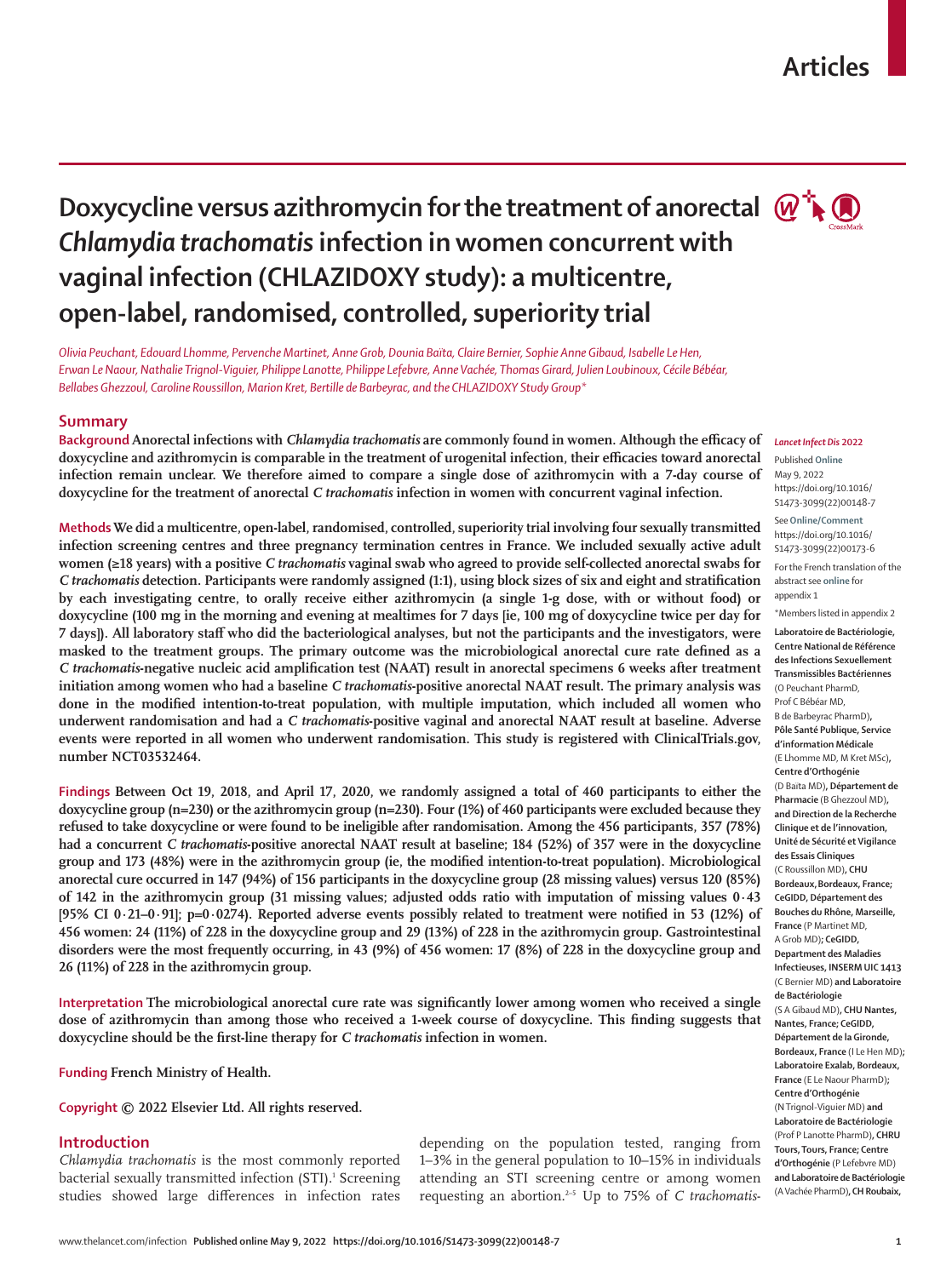**Roubaix, France; Espace Santé Jeunes Guy Moquet, Hôpital Hôtel-Dieu, AP-HP,Paris, France** (T Girard MD)**; Service de Bactériologie, Hôpital Cochin, AP-HP Centre–Université de Paris, Paris, France**  (J Loubinoux PharmD)

Correspondence to: Assist Prof Bertille de Barbeyrac, USC EA3671 Infections Humaines à Mycoplasmes et Chlamydiae, Université de Bordeaux, 33076 Bordeaux Cedex, France **bertille. de-barbeyrac@u-bordeaux.fr** See **Online** for appendix 2

# **Research in context**

#### **Evidence before this study**

We searched PubMed for articles published until Sept 8, 2021, using the terms "Chlamydia trachomatis", "rectal", "azithromycin", "doxycycline", and "trial". We reviewed 59 publications and identified 11 studies: two randomised controlled trials done in men who had sex with men and nine observational studies. The overall microbiological cure rates in the 11 studies, according to a meta-analysis of these studies, were 96·9% in the doxycycline group and 82·7% in the azithromycin group, with doxycycline having a higher microbiological cure rate than azithromycin (risk ratio 1·21 [95% CI 1·15–1·28]; p<0·05). However, the number of studies focusing on women was insufficient, and women only accounted for approximately 19% of patients in the total population analysed. More studies about women and randomised controlled trials are warranted to provide more

infected women are asymptomatic. *C trachomatis* can also cause anorectal infections, which are typically asymptomatic.6 The proportion of women having a rectal *C trachomatis* infection among those positive for urogenital *C trachomatis* ranges between 45% and 100%.7 The anal transmission of *C trachomatis* in women might occur by autoinoculation from the vagina due to the close proximity of the vagina and the anus.<sup>8,9</sup> Moreover, women might become infected with *C trachomatis* orally through various sexual activities and the organisms could establish a persistent infection in the lower gastrointestinal tract where the immune response is downregulated, suggesting the potential role of autoinoculation of cervical chlamydial infection from the rectal site.<sup>10</sup> Such repeated urogenital infections could lead to reproductive tract morbidity.

For uncomplicated *C trachomatis* urogenital infections, the recommended treatments according to European guidelines are azithromycin 1 g orally as a single dose or doxycycline 100 mg orally twice a day for 7 days.<sup>11</sup> The overall efficacy of both treatments is similar in urogenital infections, with 94·3% for azithromycin and 97·4% for doxycycline.<sup>12</sup>

Adequate treatment for anorectal *C trachomatis* is recently under debate. A meta-analysis of observational studies found a pooled treatment efficacy of 82·9% for single-dose azithromycin and 99·6% for doxycycline twice per day for 7 days.<sup>13</sup> More recently, a meta-analysis including two randomised controlled trials in men who have sex with men and nine observational studies reported that the overall microbiological cure rates were 82·7% in the azithromycin group and 96·9% in the doxycycline group, with doxycycline having a higher microbiological cure rate than azithromycin (risk ratio 1·21 [95% CI 1·15-1·28];  $p<0.05$ ).<sup>14</sup> Nevertheless, in these rectal *C trachomatis* treatment studies, women are largely underrepresented, and no randomised

comprehensive evidence for the effects of doxycycline and azithromycin on rectal chlamydia.

# **Added value of this study**

The Chlazidoxy trial is the first randomised controlled trial to compare doxycycline and azithromycin for the treatment of anorectal chlamydial infection in women. Our findings add to the evidence that doxycycline is superior to azithromycin for the treatment of anorectal *C trachomatis* infection in women.

#### **Implications of all the available evidence**

Our results showed that doxycycline is more effective than azithromycin for the treatment of anorectal infection concurrent with vaginal infection in women. Together with previous evidence, the results from the Chlazidoxy trial support that doxycycline should be the preferred first-line treatment for *C trachomatis* infection.

controlled trials of rectal infections are available in women.

In women, if rectal *C trachomatis* is a hidden reservoir influencing transmission rates, further evidence for the need of effective rectal treatments is highly relevant, considering the potential complications of cervical infections. In this study, we aimed to compare a single dose of azithromycin with a 7-day course of doxycycline for the treatment of anorectal *C trachomatis* infection in women with concurrent vaginal infection.

### **Methods**

#### **Study design and participants**

We did a multicentre, open-label, randomised, controlled, superiority trial involving four STI screening centres (Bordeaux, Marseille, Nantes, and Paris) and three pregnancy termination centres (Bordeaux, Roubaix, and Tours) in France. Full details about the study design can be found in the study protocol.<sup>15</sup>

Inclusion and exclusion criteria were described in the study protocol.<sup>15</sup> Briefly, those who were eligible were sexually active adult women (≥18 years) diagnosed with a urogenital *C trachomatis* infection who did not report recent (<3 weeks) use of antibiotics at enrolment or had no symptoms suggestive of pelvic inflammatory disease and were a member or beneficiary of a social security system. All eligible women were tested for urogenital *C trachomatis* infection according to the French guidelines.<sup>16</sup>

We obtained written informed consent from all participants. This study was done in accordance with the Declaration of Helsinki and national legislation. The study received ethics approval (CPP Sud-Est II approval number 2017-74-2) and was authorised by the French regulatory authority (Agence Nationale de Sécurité du Médicament et des Produits de Santé, reference IDRCB 2017-002595-15).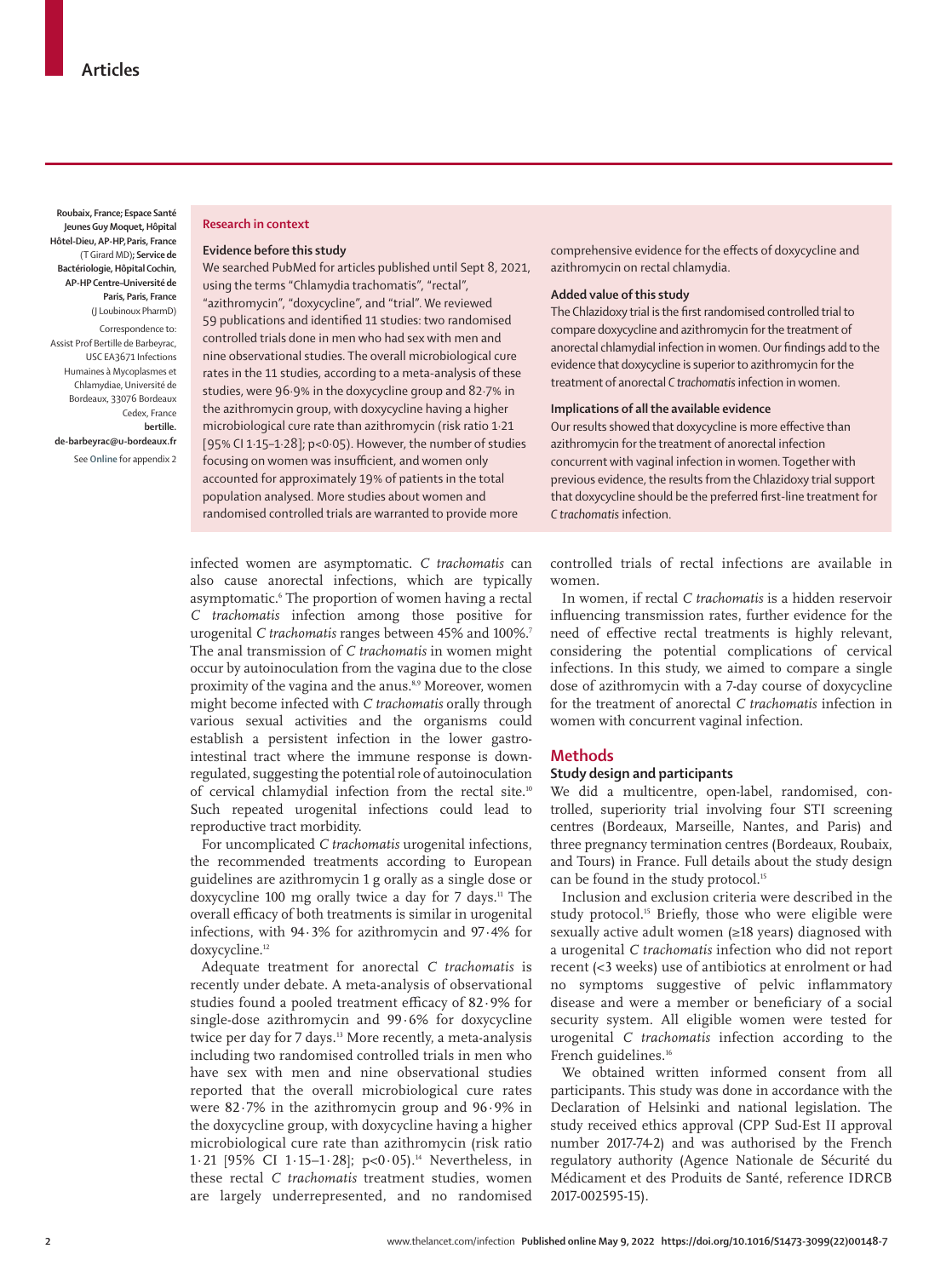# **Randomisation and masking**

Eligible participants were randomly assigned (1:1) to receive orally either a single 1-g dose of azithromycin or 100 mg of doxycycline twice per day for 7 days. The randomisation list was generated before the beginning of the trial by the statistician of the central clinical trial unit. Randomisation was balanced by random block sizes of six and eight and stratified by each investigating centre. A validated web-based system (Ennov Clinical software [version 8.1.100.7]) was used to implement the random assignment to each group. Only the statisticians knew the content of the randomisation list, including block sizes. Randomisation of patients was done by the investigators in the centres using the electronic case report form at the inclusion visit. Antibiotics were dispensed in their usual packaging with a clinical trial label. Allocated treatment was not masked to participants or study investigators; however, the treatment group was masked to all laboratory technicians who did the bacteriological analyses on the primary outcome.

# **Procedures**

Women with a vaginal *C trachomatis*-positive nucleic acid amplification test (NAAT) were approached by a study investigator who explained the trial, assessed their eligibility criteria, and obtained consent. Participants provided a self-collected anorectal swab and were randomly assigned to either the azithromycin group or the doxycycline group. In the azithromycin group, participants took four 250-mg tablets as a single dose (ie, a single 1-g dose of azithromycin), with or without food. In the doxycycline group, women were instructed to take a single 100-mg tablet in the morning and in the evening for 7 days (ie, 100 mg of doxycycline twice per day for 7 days), at mealtimes with a glass of water and at least 1 h before bedtime. The demographic characteristics, biological data, and clinical data were collected on the electronic case report form.<sup>15</sup> Sexual behaviour was assessed by self-reporting through anonymous completion of a paper questionnaire. The inclusion and randomisation of all women with a vaginal *C trachomatis*-positive NAAT before knowing the NAAT result of the anorectal specimen at baseline was justified for our secondary outcome concerning the prevalence of anorectal *C trachomatis* infection concomitant to a vaginal infection and to not delay treatment.

A test-of-cure appointment was scheduled 6 weeks after treatment initiation. During this follow-up visit, the study investigator looked at the result of *C trachomatis*  detection for the anorectal swab done at enrolment. If the result was negative, the study ended. If the result was positive, the participant provided self-collected vaginal and anorectal swabs for *C trachomatis* detection. On the electronic case report form, the study investigator completed a questionnaire about drug adherence by counting the doxycycline tablets in the box or based on the participant's response if the box was not returned and about antibiotic tolerance by answering questions on any adverse events (ie, diarrhoea, nausea, or vomiting). Clinical data during the last 6 weeks and information about the use of other antibiotics were collected. Participants completed a self-reported questionnaire about their sexual behaviour during the last 6 weeks and their partners' treatment. At this stage, a new visit was scheduled 4 months after treatment initiation only for women with a single *C trachomatis*-positive anorectal swab. During this second follow-up visit, women again provided self-collected vaginal and anorectal swabs for *C trachomatis* detection. The study investigator collected information about taking other antibiotics, clinical data, and any adverse event since the last visit. Participants completed the same questionnaire as before about their sexual behaviour since the last follow-up visit and their partners' treatment.

Vaginal and anorectal swabs were processed and underwent NAAT for *C trachomatis* detection by the provider of laboratory analyses for each centre (appendix 2 p 3). All *C trachomatis*-positive specimens were sent to the French National Reference Center for bacterial STIs for genotyping and determination of *C trachomatis* load. DNA was extracted using the automated MagNA Pure 96 isolation and purification system (Roche Diagnostics, Meylan, France). Genovar was determined by sequencing the *omp*A gene.<sup>17</sup> Quantification for *C trachomatis* DNA was adapted from Stevens and colleagues' study.<sup>18</sup> For absolute quantification, the method was optimised as follows: the *omp*A PCR products were cloned into the pGEM-T easy vector (Promega Corporation, Charbonnieres les Bains, France) according to the manufacturer's protocol. The concentration of the plasmid was determined and converted to correspond to *C trachomatis* copies per mL. The limit of detection was determined by using ten-fold serial dilutions of the plasmid. A standard curve was generated by plotting threshold cycle values against the log-transformed DNA copy numbers. Quantitative PCR was done using a LightCycler 480 real-time PCR system (Roche Diagnostics, Meylan, France). The limit of detection was 23 copies per mL. We assigned to all samples with a load below the detection limit a load equal to half of this minimum load.

#### **Outcomes**

The primary outcome was the microbiological cure rate defined as an anorectal *C trachomatis*-negative NAAT result at the test-of-cure visit at 6 weeks after treatment initiation among women with a *C trachomatis-*positive anorectal swab at baseline. Secondary outcome measures were the prevalence of anorectal *C trachomatis* infection concurrent with urogenital infection—defined at baseline by the number of women with an anorectal *C trachomatis* infection divided by the total number of women included in the study—and the possibility of autoinoculation from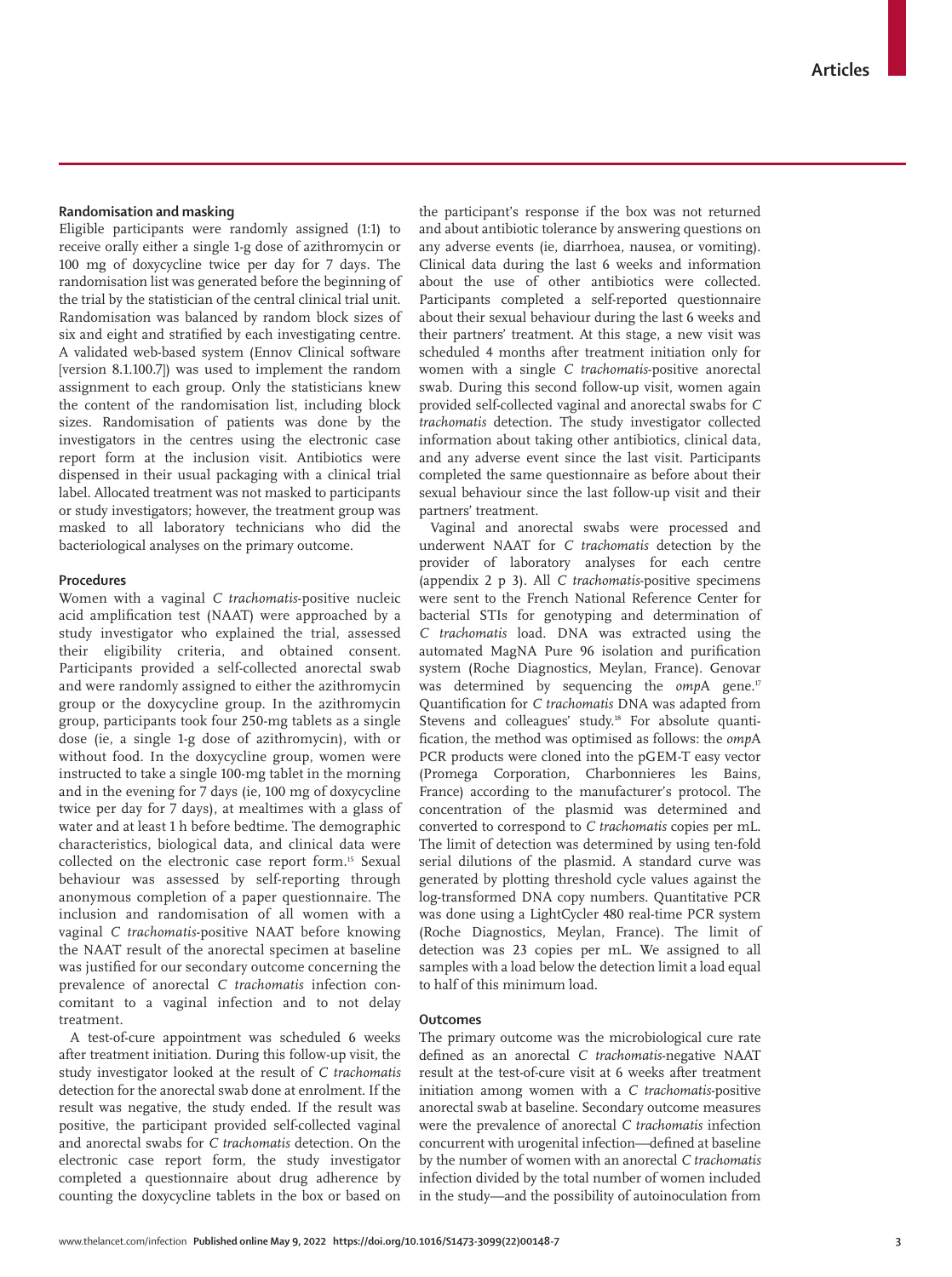rectum to vagina using sexual behaviour data and genotyping results of anorectal-positive swabs at 6 weeks and of vaginal-positive swabs at 4 months.

Bacterial load was an exploratory post-hoc analysis; vaginal and anal load in both groups at baseline and at 6 weeks were compared and the effect of the anal bacterial load on the efficacy of both antibiotics was evaluated. Adverse events were recorded by the investigators at each visit. All adverse events were graded according to the Common Terminology Criteria for Adverse Events (version 5.0), in which grade 1 is mild, grade 2 is moderate, grade 3 is severe, and grade 4 is potentially life-threatening. Serious adverse events were reported immediately to the safety and vigilance unit of the funder.

# **Statistical analysis**

For the sample size calculation, we assumed a rate of successful treatment of anorectal *C trachomatis* infection of 99% for doxycycline and 83% for azithromycin, consistent with published data,<sup>13</sup> and a loss to follow-up of 10%. As the sample size calculation was based on a primary analysis with a hypothesis of superiority of doxycycline versus azithromycin, with a conservative replacement of missing values by a failure of the treatment, the sample size was estimated at 149 patients per group to compare 89·1% (99%×0∙9=89·1%) versus 74·7% (83%×0∙9=74·7%), with a two-sided type 1 error rate of 5% and a power of 90%. We made the conservative assumption of a prevalence of 65% of *C trachomatis* anorectal infection concurrent with a vaginal infection at inclusion based on our unpublished pilot study, so we had to include 230 patients per group (460 in total).

The primary analysis was done in the modified intention-to-treat population, which included all women who underwent randomisation and had a *C trachomatis*positive vaginal and anorectal NAAT result at baseline (uninterpretable anorectal NAAT results were excluded). Secondary analyses were done in the complete case population, which included the modified intention-totreat participants with an available and interpretable anorectal NAAT result at 6 weeks, and in the per-protocol population, which included all the participants of the complete case population except those who did not complete the self-reported questionnaire, had unprotected sex with untreated partners, took active *C trachomatis* antibiotics during follow-up, had been reinfected with a new strain, had taken fewer than ten tablets of doxycycline, or had vomited after azithromycin intake or in the 3 h following the intake of doxycycline. Contrary to what was planned in the study size calculation, all analyses of the primary outcome were done with multiple imputation by fully conditional specification to take missing values into account. This change in strategy was made when the statistical analysis plan was drafted before the analysis of the primary outcome. Multiple imputation appeared to be the most relevant strategy because the number of events was less than the number of missing values. The missing equals failure strategy was done as a sensitivity analysis. Safety analyses included all randomly assigned participants.

Baseline participant characteristics, genovars, bacterial loads, and adverse events were described: qualitative variables were expressed as proportions and quantitative variables as either means with SDs or medians with IQRs, as appropriate. For the unadjusted differences, the Wald asymptotic confidence limits based on the normal approximation to the binomial distribution was calculated. For the adjusted differences, the counterfactual principal was used, and the 95% CIs were calculated using a bootstrap resampling method. Odds ratios (ORs), confidence intervals, and p values were obtained using a mixed logistic regression model with a random effect on centre. The multiple imputation model was stratified on the treatment group and adjusted for centre; demographics (age, country of birth, marital status, education level, and professional status); history of STIs, abortion, miscarriage, and pregnancy; and clinical inclusion data (recent abnormal discharge, non-menstrual bleeding, itching, urinary pain, painful sexual intercourse, anal discharge, sensation of needing to have a bowel movement, and anal pain). Using this model, 20 complete datasets were generated, 20 independent analyses were done, and then the results of these analyses were pooled, according to Rubin's rules.

All tests were two-sided with a type 1 error of 0∙05, and the prevalence of anorectal *C trachomatis* infection concurrent with urogenital infection was calculated with 95% CIs.

All analyses were done using SAS (version 9.4). The statistical analysis plan is summarised in appendix 2 (pp 16–32). This study is registered with ClinicalTrials.gov, number NCT03532464.

#### **Role of the funding source**

The funder of the study had no role in the study design, data collection, data analysis, data interpretation, or writing of the report.

# **Results**

Between Oct 19, 2018, and April 17, 2020, 460 women with a *C trachomatis*-positive vaginal swab were enrolled and randomly assigned to either the doxycycline group  $(n=230)$  or the azithromycin group  $(n=230;$  figure). Four (1%) of 460 participants were excluded because they refused to take doxycycline or were found to be ineligible after randomisation. The median lag time between vaginal sample collection at baseline and the study enrolment visit was 7 days (IQR 5–9). A total of 357 (78%) of 456 women had an anorectal *C trachomatis* infection. Of these 357 women in the modified intention-to-treat population, 184 (52%) were included in the doxycycline group and 173 (48%) in the azithromycin group. A total of 298 participants completed the follow-up protocol at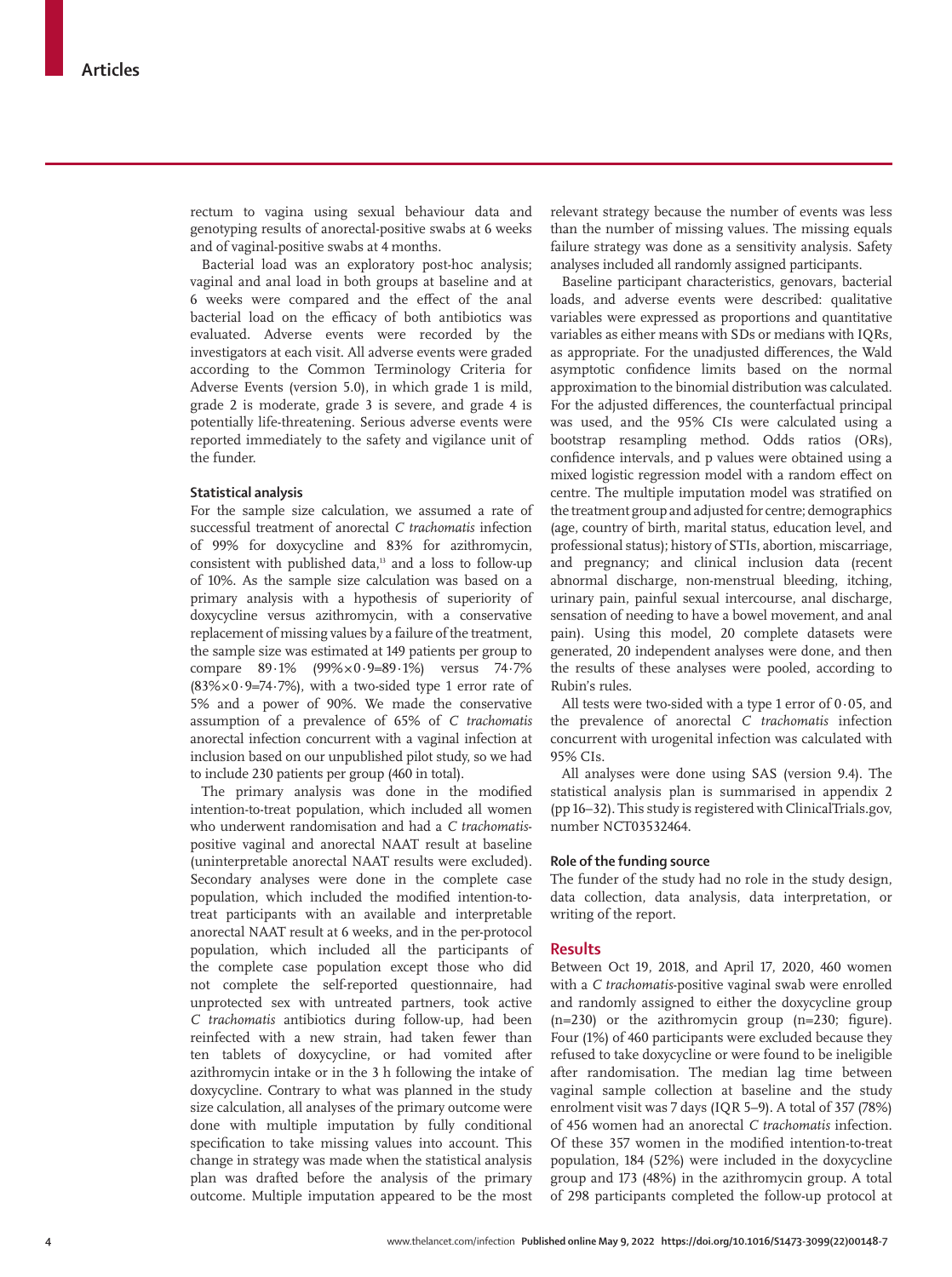6 weeks and were included in the complete case analysis: 156 (52%) in the doxycycline group and 142 (48%) in the azithromycin group. No protocol changes occurred during the trial.

Women evaluated at baseline (n=456), those in the modified intention-to-treat population (n=357), and those in the complete case population (n=298) did not differ regarding demographic characteristics (age, country of birth, marital status, education level, and professional status), history of STIs, and sexual behaviour, except for genital symptoms (table 1). 416 (91%) of 456 participants evaluated at baseline reported no anal symptoms and 163 (36%) reported a history of anal sex, but 393 (86%) reported oral intercourse in their lifetime. Women from STI screening centres presented higher risk factors for STI than those requesting an abortion (appendix 2 pp 4–5). Almost all patients reported good adherence to treatment (appendix 2 p 6).

Data for the primary outcome measured at week 6 were missing for 28 (15%) of 184 women in the doxycycline group and for 31 (18%) of 173 in the azithromycin group. NAAT results for the modified intention-to-treat population are summarised in appendix 2 (p 7). In this population, microbiological anorectal cure occurred in 147 (94%) of 156 women in the doxycycline group and in 120 (85%) of 142 in the azithromycin group with an adjusted OR of 0·43 (95% CI 0·21–0·91; p=0·0274) in the primary analysis with multiple imputation of missing values (table 2). This result was consistent in the planned secondary analyses in the complete case population and the per-protocol population (table 2) and in the sensitivity analysis (appendix 2 p 8).

At baseline, the chlamydial load in the vaginal and anorectal swabs was similar in the two randomised groups (appendix 2 p 13). The median chlamydial load was approximately 50 times higher in the vagina than in the anus. Successful genotyping identified the same genovar in concurrent vaginal and anorectal swabs in 230 women and a different genovar in five women (appendix 2 p 9). Genovar E was the most frequent, followed by genovars F and G. No lymphogranuloma venereum genovar was identified. No difference in *C trachomatis* load was observed between genovars (appendix 2 p 14). In both groups, the anorectal chlamydial load at baseline was approximately ten times higher in women with treatment failure than in those with microbiological cure (appendix 2 p 15).

At 6 weeks, 16 women were *C trachomatis*-negative in the vaginal swab but *C trachomatis*-positive in the anorectal swab and had a visit rescheduled at 4 months. Three women were lost to follow-up. In the doxycycline group, all four participants cleared their anorectal infection at 4 months. Among the nine participants in the azithromycin group, two (22%) cleared their anorectal infection. Five (56%) of nine women had persistent *C trachomatis* anorectal infection, with the same strain as at baseline (based on genotyping results and sexual



### *Figure:* **Trial profile**

mITT=modified intention-to-treat. \*One woman was pregnant and the other had pelvic inflammatory disease. †The per-protocol population consisted of the complete case population with exclusion of women who had unprotected sex with untreated partners (n=13), did not complete the self-reported questionnaire (n=3), took active *Chlamydia trachomatis* antibiotics during follow-up (n=2), or who were reinfected with a new strain (n=3).

behaviour; table 3). One (11%) of nine women had a new vaginal infection, with a different genovar at the end of the trial than the one identified at baseline. In the last case, autoinoculation from the rectum to the vagina probably occurred, as evidenced by identification of the same genovar throughout the study and the report of sexual intercourse with her regular treated partner (table 3).

Adverse events possibly related to treatment were notified in 53 (12%) of 456 women; 24 (11%) of 228 in the doxycycline group and 29 (13%) of 228 in the azithromycin group (appendix 2 pp 10–12).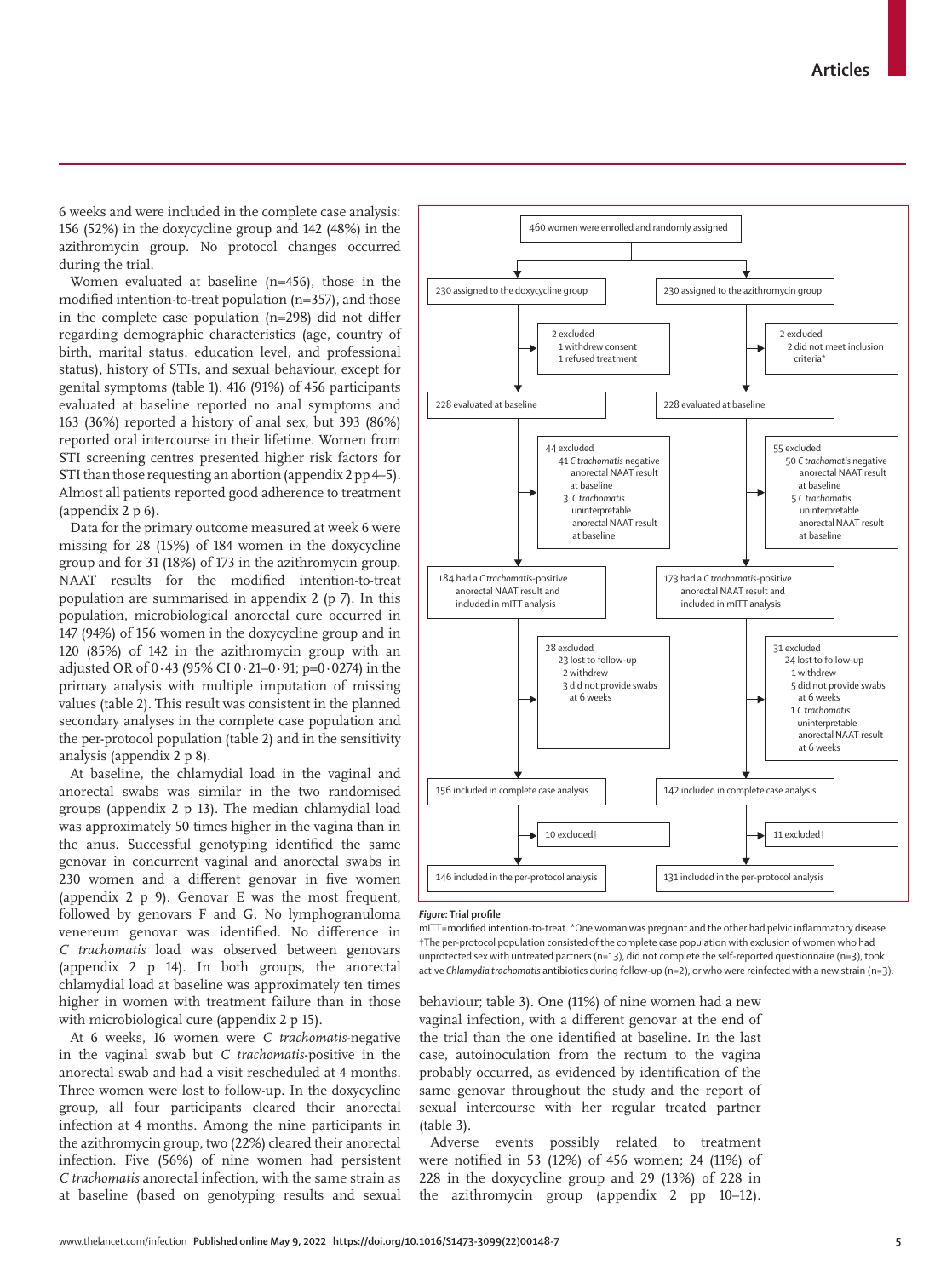|                                               | Population evaluated at baseline |                          |                           | Modified intention-to-treat population |                          |                           | Complete case population |                          |                                  |
|-----------------------------------------------|----------------------------------|--------------------------|---------------------------|----------------------------------------|--------------------------|---------------------------|--------------------------|--------------------------|----------------------------------|
|                                               | Total<br>$(n=456)$               | Doxycycline<br>$(n=228)$ | Azithromycin<br>$(n=228)$ | Total<br>$(n=357)$                     | Doxycycline<br>$(n=184)$ | Azithromycin<br>$(n=173)$ | Total<br>$(n=298)$       | Doxycycline<br>$(n=156)$ | Azithromycin<br>$(n=142)$        |
| Age (years)                                   | $22(19-24)$                      | $21(20-24)$              | $22(19-25)$               | $21(19-24)$                            | $21(19-24)$              | $21(19-24)$               | $21(19-24)$              | $21(19-24)$              | $21(19-24)$                      |
| Country of birth                              |                                  |                          |                           |                                        |                          |                           |                          |                          |                                  |
| France (including Overseas<br>France)         | 401 (88%)                        | 200 (88%)                | 201 (88%)                 | 314 (88%)                              | 163 (89%)                | 151 (87%)                 | 266 (89%)                | 137 (88%)                | 129 (91%)                        |
| Other                                         | 55 (12%)                         | 28 (12%)                 | 27 (12%)                  | 43 (12%)                               | 21 (11%)                 | 22 (13%)                  | 32 (11%)                 | 19 (12%)                 | 13 (9%)                          |
| Marital status                                |                                  |                          |                           |                                        |                          |                           |                          |                          |                                  |
| Single                                        | 305 (67%)                        | 157 (69%)                | 148 (65%)                 | 242 (68%)                              | 129 (70%)                | 113 (65%)                 | 205 (69%)                | 114 (73%)                | 91 (64%)                         |
| In a relationship                             | 151 (33%)                        | 71 (31%)                 | 80 (35%)                  | 115 (32%)                              | 55 (30%)                 | 60 (35%)                  | 93 (31%)                 | 42 (27%)                 | 51 (36%)                         |
| Education level*                              |                                  |                          |                           |                                        |                          |                           |                          |                          |                                  |
| High                                          | 323 (71%)                        | 159 (70%)                | 164 (72%)                 | 256 (72%)                              | 124 (67%)                | 132 (76%)                 | 226 (76%)                | 115 (74%)                | 111 (78%)                        |
| Low                                           | 133 (29%)                        | 69 (30%)                 | 64 (28%)                  | 101 (28%)                              | 60 (33%)                 | 41 (24%)                  | 72 (24%)                 | 41 (26%)                 | 31 (22%)                         |
| Professional status                           |                                  |                          |                           |                                        |                          |                           |                          |                          |                                  |
| Employed                                      | 166 (36%)                        | 88 (39%)                 | 78 (34%)                  | 131 (37%)                              | 74 (40%)                 | 57 (33%)                  | 106 (36%)                | 60 (38%)                 | 46 (32%)                         |
| Student                                       | 217 (48%)                        | 104 (46%)                | 113 (50%)                 | 173 (48%)                              | 82 (45%)                 | 91 (53%)                  | 150 (50%)                | 73 (47%)                 | 77 (54%)                         |
| Other <sup>+</sup>                            | 73 (16%)                         | 36 (16%)                 | 37(16%)                   | 53 (15%)                               | 28 (15%)                 | 25 (14%)                  | 42 (14%)                 | 23 (15%)                 | 19 (13%)                         |
| History of STI                                |                                  |                          |                           |                                        |                          |                           |                          |                          |                                  |
| Yes                                           | 92 (20%)                         | 42 (18%)                 | 50 (22%)                  | 70 (20%)                               | 35 (19%)                 | 35 (20%)                  | 57 (19%)                 | 31 (20%)                 | 26 (18%)                         |
| <b>No</b>                                     | 353 (77%)                        | 180 (79%)                | 173 (76%)                 | 277 (78%)                              | 143 (78%)                | 134 (77%)                 | 233 (78%)                | 120 (77%)                | 113 (80%)                        |
| Unknown                                       | 11 (2%)                          | 6(3%)                    | 5(2%)                     | 10 (3%)                                | 6(3%)                    | 4(2%)                     | 8(3%)                    | 5(3%)                    | 3(2%)                            |
| <b>HIV</b> serology                           |                                  |                          |                           |                                        |                          |                           |                          |                          |                                  |
| Positive                                      | $\mathbf{0}$                     | $\mathbf 0$              | $\bf 0$                   | $\mathbf{0}$                           | $\mathbf{0}$             | $\mathbf 0$               | $\bf 0$                  | $\mathbf 0$              | $\mathbf 0$                      |
| Negative                                      | 375 (82%)                        | 189 (83%)                | 186 (82%)                 | 291 (82%)                              | 154 (84%)                | 137 (79%)                 | 250 (84%)                | 137 (88%)                | 113 (80%)                        |
| Unknown                                       | 81 (18%)                         | 39 (17%)                 | 42 (18%)                  | 66 (18%)                               | 30(16%)                  | 36 (21%)                  | 48 (16%)                 | 19 (12%)                 | 29 (20%)                         |
| Genital and anal symptoms                     |                                  |                          |                           |                                        |                          |                           |                          |                          |                                  |
|                                               |                                  |                          |                           |                                        |                          |                           |                          |                          |                                  |
| Genital symptoms                              |                                  |                          |                           |                                        |                          |                           |                          |                          |                                  |
| No symptom                                    | 236 (52%)                        | 130 (57%)                | 106 (46%)                 | 173 (48%)                              | 99 (54%)                 | 74 (43%)                  | 145 (49%)                | 85 (54%)                 | 60 (42%)                         |
| $\geq$ 1 symptoms                             | 220 (48%)                        | 98 (43%)                 | 122 (54%)                 | 184 (52%)                              | 85 (46%)                 | 99 (57%)                  | 153 (51%)                | 71 (46%)                 | 82 (58%)                         |
| Anal symptoms                                 |                                  |                          |                           |                                        |                          |                           |                          |                          |                                  |
| No symptom                                    | 416 (91%)                        | 211 (93%)                | 205 (90%)                 | 327 (92%)                              | 171 (93%)                | 156 (90%)                 | 271 (91%)                | 146 (94%)                | 125 (88%)                        |
| $\geq$ 1 symptoms                             | 40 (9%)                          | 17 (7%)                  | 23 (10%)                  | 30(8%)                                 | 13 (7%)                  | 17 (10%)                  | 27 (9%)                  | 10 (6%)                  | 17 (12%)                         |
| Sexual behaviour‡                             |                                  |                          |                           |                                        |                          |                           |                          |                          |                                  |
| Age of first sexual intercourse (years)       |                                  |                          |                           |                                        |                          |                           |                          |                          |                                  |
| $10 - 14$                                     | 26(6%)                           | 14 (6%)                  | 12 (5%)                   | 20(6%)                                 | 10(5%)                   | 10(6%)                    | 15 (5%)                  | 8(5%)                    | 7(5%)                            |
| $15 - 19$                                     | 378 (83%)                        | 187 (82%)                | 191 (84%)                 | 295 (83%)                              | 153 (83%)                | 142 (82%)                 | 247 (83%)                | 128 (82%)                | 119 (84%)                        |
| $20 - 24$                                     | 43 (9%)                          | 24 (11%)                 | 19 (8%)                   | 36 (10%)                               | 19 (10%)                 | 17 (10%)                  | 32 (11%)                 | 18 (12%)                 | 14 (10%)                         |
| $\geq$ 25                                     | 8(2%)                            | 3(1%)                    | 5(2%)                     | 5(1%)                                  | 2(1%)                    | 3(2%)                     | 4(1%)                    | 2(1%)                    | 2(1%)                            |
| Sexual partner in the last 12 months          |                                  |                          |                           |                                        |                          |                           |                          |                          |                                  |
| Only regular                                  | 130 (29%)                        | 61(27%)                  | 69 (30%)                  | 100 (28%)                              | 47 (26%)                 | 53 (31%)                  | 79 (27%)                 | 35 (22%)                 | 44 (31%)                         |
| Only occasional                               | 137 (30%)                        | 76 (33%)                 | 61(27%)                   | 110 (31%)                              | 63 (34%)                 | 47 (27%)                  | 94 (32%)                 | 56 (36%)                 | 38 (27%)                         |
| Occasional and regular                        | 170 (37%)                        | 83 (36%)                 | 87 (38%)                  | 132 (37%)                              | 67 (36%)                 | 65 (38%)                  | 116 (39%)                | 60 (38%)                 | 56 (39%)                         |
| Not documented                                | 18 (4%)                          | 8(4%)                    | 10 (4%)                   | 14 (4%)                                | 7(4%)                    | 7(4%)                     | 9(3%)                    | 5(3%)                    | 4(3%)                            |
| Use condom for sex with<br>occasional partner | 307                              | 159                      | 148                       | 242                                    | 130                      | 112                       | 210                      | 116                      | 94                               |
| Always                                        | 56 (18%)                         | 32 (20%)                 | 24 (16%)                  | 47 (19%)                               | 27 (21%)                 | 20 (18%)                  | 42 (20%)                 | 25 (22%)                 | 17 (18%)                         |
| Sometimes                                     | 228 (74%)                        | 116 (73%)                | 112 (76%)                 | 179 (74%)                              | 94 (72%)                 | 85 (76%)                  | 153 (73%)                | 82 (71%)                 | 71 (76%)                         |
| Never                                         | 23(7%)                           | 11(7%)                   | 12 (8%)                   | 16 (7%)                                | 9(7%)                    | 7(6%)                     | 15 (7%)                  | 9(8%)                    | 6(6%)                            |
| Number of sexual partners in lifetime         |                                  |                          |                           |                                        |                          |                           |                          |                          |                                  |
| $1 - 5$                                       | 199 (44%)                        | 102 (45%)                | 97 (43%)                  | 158 (44%)                              | 81 (44%)                 | 77 (45%)                  | 128 (43%)                | 67 (43%)                 | 61 (43%)                         |
| $6 - 10$                                      | 110 (24%)                        | 54 (24%)                 | 56 (25%)                  | 89 (25%)                               | 49 (27%)                 | 40 (23%)                  | 80 (27%)                 | 45 (29%)                 | 35 (25%)                         |
| $\geq$ 11                                     | 146 (32%)                        | 72 (32%)                 | 74 (33%)                  | 109 (31%)                              | 54 (29%)                 | 55 (32%)                  | 90 (30%)                 | 44 (28%)                 | 46 (32%)                         |
|                                               |                                  |                          |                           |                                        |                          |                           |                          |                          | (Table 1 continues on next page) |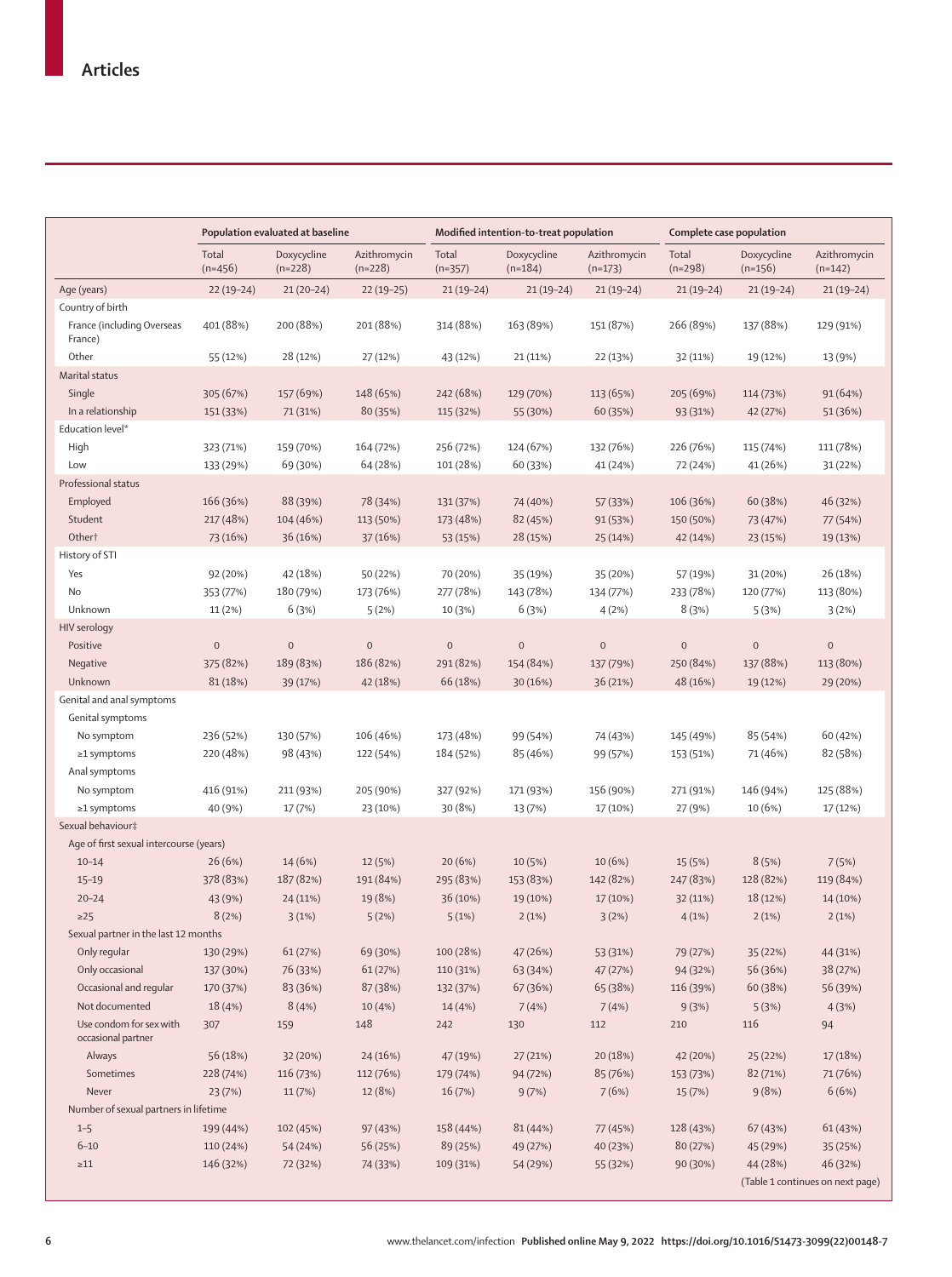|                                |                    | Population evaluated at baseline |                           |                    | Modified intention-to-treat population |                           |                    | Complete case population |                           |  |
|--------------------------------|--------------------|----------------------------------|---------------------------|--------------------|----------------------------------------|---------------------------|--------------------|--------------------------|---------------------------|--|
|                                | Total<br>$(n=456)$ | Doxycycline<br>$(n=228)$         | Azithromycin<br>$(n=228)$ | Total<br>$(n=357)$ | Doxycycline<br>$(n=184)$               | Azithromycin<br>$(n=173)$ | Total<br>$(n=298)$ | Doxycycline<br>$(n=156)$ | Azithromycin<br>$(n=142)$ |  |
| (Continued from previous page) |                    |                                  |                           |                    |                                        |                           |                    |                          |                           |  |
| Anal sex in lifetime           |                    |                                  |                           |                    |                                        |                           |                    |                          |                           |  |
| Yes                            | 163 (36%)          | 78 (34%)                         | 85 (37%)                  | 132 (37%)          | 65 (35%)                               | 67 (39%)                  | 115 (39%)          | 57 (37%)                 | 58 (41%)                  |  |
| <b>No</b>                      | 292 (64%)          | 150 (66%)                        | 142 (63%)                 | 224(63%)           | 119 (65%)                              | 105 (61%)                 | 183 (61%)          | 99 (63%)                 | 84 (59%)                  |  |
| Oral sex in lifetime           |                    |                                  |                           |                    |                                        |                           |                    |                          |                           |  |
| Yes                            | 393 (86%)          | 200 (88%)                        | 193 (85%)                 | 308 (87%)          | 161 (88%)                              | 147 (85%)                 | 261 (88%)          | 137 (88%)                | 124 (87%)                 |  |
| <b>No</b>                      | 62(14%)            | 28 (12%)                         | 34 (15%)                  | 48 (13%)           | 23 (13%)                               | 25 (15%)                  | 37(12%)            | 19 (12%)                 | 18 (13%)                  |  |

*Table 1:* **Baseline characteristics of participants**

Gastrointestinal disorders were the most frequently occurring, in 43 (9%) of 456 women (17 [8%] of 228 in the doxycycline group and 26 [11%] of 228 in the azithromycin group). Similar percentages of women in both groups reported vomiting (six [3%] of 228 in the doxycycline group and five [2%] of 228 in the azithromycin group), nausea (eight [4%] in the doxycycline group and 17 [7%] in the azithromycin group), and diarrhoea (four [2%] in the doxycycline group and nine [4%] in the azithromycin group). Serious adverse events were notified in nine (2%) of 456 participants and were not related to treatment (one in the doxycycline group and eight in the azithromycin group; appendix 2 pp 10–11).

# **Discussion**

In our randomised controlled trial involving women, a 7-day course of doxycycline was significantly more efficacious than a single 1-g dose of azithromycin for the treatment of anorectal *C trachomatis* infection concurrent with vaginal infection. With analysis in the per-protocol population, we aimed to further reduce bias due to suboptimal treatment compliance and possible *C trachomatis* re-exposure. In doing so, the cure proportions for anorectal infections remained lower in the azithromycin group than in the doxycycline group. Although the difference found on the primary outcome is smaller than that defined in our sample size calculation, which was based on a meta-analysis of observational studies,<sup>13</sup> our finding appears clinically relevant.

Our results are consistent with two recent trials done in a population of men who have sex with men and one prospective study in women, showing a higher efficacy of doxycycline than of azithromycin in treating anorectal *C trachomatis* infections.19–21 However, the effectiveness of azithromycin in our study (85%) was even higher than what was reported in those studies (71–78·5%). This difference could be explained by the delay of the test to evaluate microbiological cure, done at 6 weeks in our trial but at 4 weeks in the other studies.

|                                         |           | Doxycycline Azithromycin | Unadjusted<br>difference in<br>proportion<br>(95% CI) | Adjusted<br>difference in<br>proportion<br>(95% CI)              | Adjusted<br>odds ratio<br>(95% CI) | p value       |
|-----------------------------------------|-----------|--------------------------|-------------------------------------------------------|------------------------------------------------------------------|------------------------------------|---------------|
| Modified intention-to-treat population* |           |                          |                                                       |                                                                  |                                    |               |
| Total                                   | 156       | 142                      | $\ldots$                                              |                                                                  | $\ldots$                           | $\ddotsc$     |
| Number of<br>missing valuest            | 28        | 31                       |                                                       |                                                                  |                                    | $\cdot$       |
| Microbiological<br>anorectal cure       | 147 (94%) | 120 (85%)                | $-9.7%$<br>(–16·7 to –2·7)                            | $-9.2%$<br>$(-12.8 \text{ to } -5.6)$                            | 0.43<br>$(0.21 - 0.91)$            | 0.0274        |
| Complete case population‡               |           |                          |                                                       |                                                                  |                                    |               |
| Total                                   | 156       | 142                      | $\ldots$                                              | $\ddotsc$                                                        | $\ldots$                           | $\cdot \cdot$ |
| Microbiological<br>anorectal cure       | 147 (94%) | 120 (85%)                | $-9.7%$                                               | $-9.9%$<br>$(-16.7 \text{ to } -2.7)$ $(-13.4 \text{ to } -6.4)$ | 0.33<br>$(0.15 - 0.76)$            | 0.0088        |
| Per-protocol population§                |           |                          |                                                       |                                                                  |                                    |               |
| Total                                   | 146       | 131                      | $\ldots$                                              | $\ddotsc$                                                        | $\ldots$                           | $\cdot \cdot$ |
| Microbiological<br>anorectal cure       | 139 (95%) | 112 (85%)                | $-9.7%$<br>$(-16.7 \text{ to } -2.8)$                 | $-9.7%$<br>$(-13.2 \text{ to } -6.2)$                            | 0.30<br>$(0.12 - 0.74)$            | 0.0095        |

NAAT=nucleic acid amplification test. \*The modified intention-to-treat population consisted of women with a *Chlamydia trachomatis*-positive vaginal and anorectal NAAT result at baseline; uninterpretable anorectal NAAT results were excluded. †Missing data were treated with multiple imputation. ‡The complete case population included the modified intention-to-treat population with NAAT result at 6 weeks; uninterpretable anorectal NAAT results were excluded. §The per-protocol population consisted of the complete case population with exclusion of women who had unprotected sex with untreated partners (n= 13), did not complete the self-administered questionnaire (n=3), took active *C trachomatis* antibiotics during follow-up (n= 2), and those who were reinfected with a new strain (n=3). No women were excluded for poor adherence to treatment.

*Table 2:* **Microbiological anorectal cure at 6 weeks by treatment group and in each analysis population**

The prevalence of concurrent urogenital and anorectal chlamydia infections was 78%, a finding that was consistent with the results of previous studies.<sup>7,22</sup> In women with urogenital infection, this result leads to the conclusion that testing for chlamydia in the anus is not necessary. Genotyping confirmed that concurrent anorectal and vaginal infections were caused by the same genovar strain in most women, irrespective of reporting anal intercourse. However, the low *C trachomatis* load in the anus limited the success of genotyping. Mathematical models have suggested that most infections in women start at the urogenital location through vaginal intercourse and are then transmitted to the anorectal site through autoinoculation.<sup>23</sup> The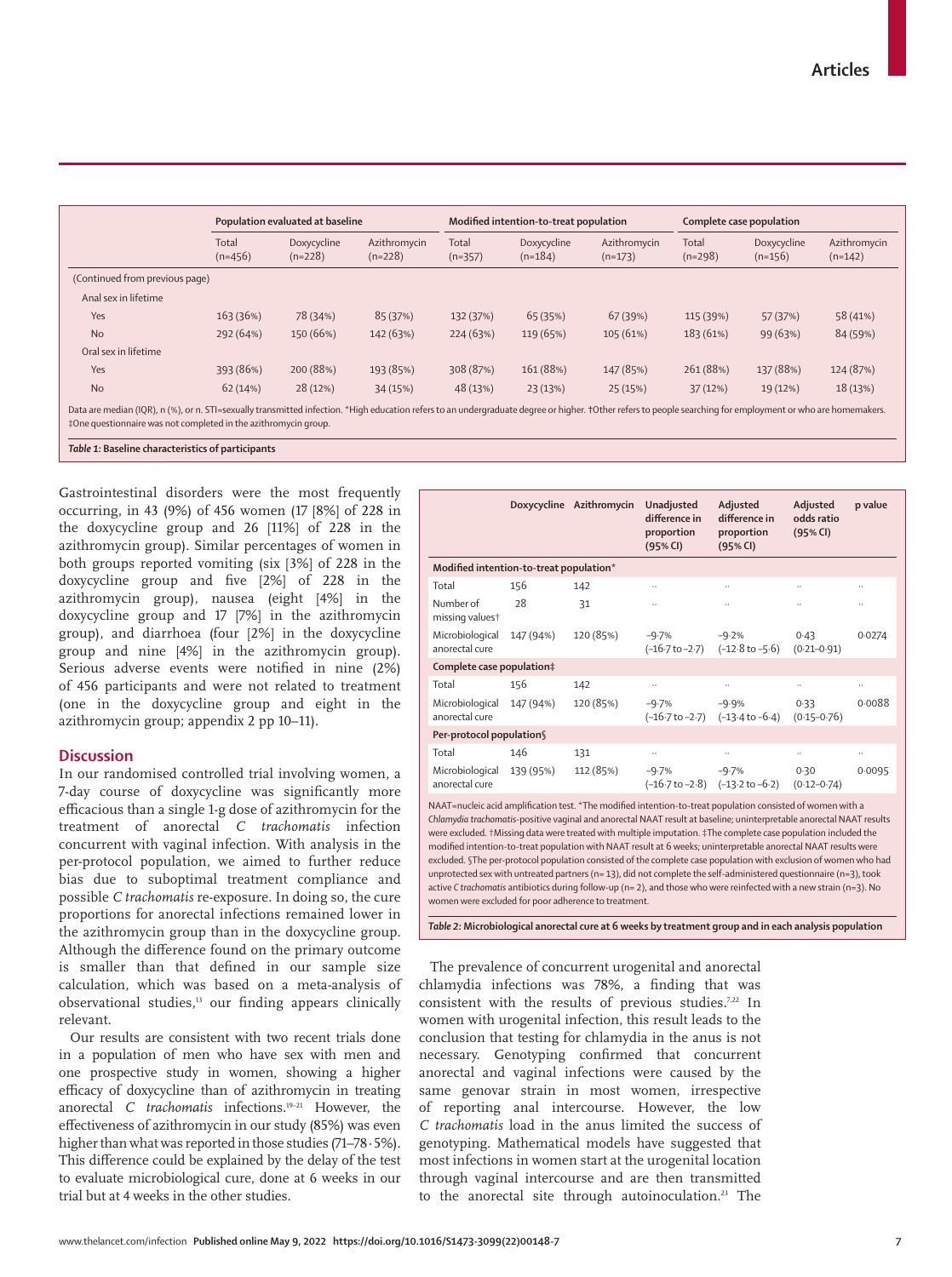|                    | C trachomatis detection at<br>baseline |                          | Sexual behaviour between<br>baseline and follow-up at<br>6 weeks                                | C trachomatis detection at<br>6-week follow-up |                          | Sexual behaviour between follow-up at<br>6 weeks and at 4 months                                                            | C trachomatis detection at<br>4-month follow-up |                          |
|--------------------|----------------------------------------|--------------------------|-------------------------------------------------------------------------------------------------|------------------------------------------------|--------------------------|-----------------------------------------------------------------------------------------------------------------------------|-------------------------------------------------|--------------------------|
|                    | Vaginal<br>swab                        | Anorectal<br>swab        |                                                                                                 | Vaginal<br>swab                                | Anorectal<br>swab        |                                                                                                                             | Vaginal<br>swab                                 | Anorectal swab           |
| Participant 1      | Positive<br>(genovar E)                | Positive<br>(genovar ND) | No intercourse                                                                                  | Negative                                       | Positive<br>(genovar E)  | Intercourse with an occasional partner;<br>no information about partner's treatment;<br>condom use; no anorectal sex        | Negative                                        | Positive<br>(genovar E)  |
| Participant 2      | Positive<br>(genovar E)                | Positive<br>(genovar ND) | No intercourse                                                                                  | Negative                                       | Positive<br>(genovar E)  | No intercourse                                                                                                              | Negative                                        | Positive<br>(genovar E)  |
| Participant 3      | Positive<br>(genovar G)                | Positive<br>(genovar G)  | No intercourse                                                                                  | Negative                                       | Positive<br>(genovar ND) | Intercourse with her regular and untreated<br>partner; condom use; anorectal sex                                            | Negative                                        | Positive<br>(genovar G)  |
| Participant 4      | Positive<br>(genovar F)                | Positive<br>(genovar F)  | No intercourse                                                                                  | Negative                                       | Positive<br>(genovar ND) | No intercourse                                                                                                              | Negative                                        | Positive<br>(genovar ND) |
| Participant 5      | Positive<br>(genovar F)                | Positive<br>(genovar F)  | Intercourse with her regular,<br>treated partner; no condom use;<br>no anorectal sex            | Negative                                       | Positive<br>(genovar F)  | Intercourse with her regular partner;<br>no condom use; no anorectal sex                                                    | Negative                                        | Positive<br>(genovar ND) |
| Participant 6      | Positive<br>(genovar F)                | Positive<br>(genovar ND) | Intercourse with an occasional<br>partner; partner not treated;<br>condom use; no anorectal sex | Negative                                       | Positive<br>(genovar ND) | Intercourse with her regular partner;<br>no information about regular partner<br>treatment; no condom use; no anorectal sex | Positive<br>(genovar E)                         | Positive<br>(genovar ND) |
| Participant 7      | Positive<br>(genovar E)                | Positive<br>(genovar E)  | Intercourse with her regular,<br>treated partner; no condom use;<br>no anorectal sex            | Negative                                       | Positive<br>(genovar E)  | Intercourse with her regular partner;<br>no condom use; no anorectal sex                                                    | Positive<br>(genovar E)                         | Positive<br>(genovar E)  |
| ND=not determined. |                                        |                          |                                                                                                 |                                                |                          |                                                                                                                             |                                                 |                          |

likelihood of such migration might be enhanced by higher genital loads, as we observed. It is now well established that rectal *C trachomatis* is not associated with a history of anal intercourse or rectal symptoms.<sup>7</sup> Some investigators have hypothesised that oral acquisition of *C trachomatis*, via penile–oral sexual intercourse, might lead to rectal infection.<sup>24</sup> Nevertheless, a recent retrospective study did not find an association between preceding oropharyngeal chlamydia and incident anorectal chlamydia.<sup>25</sup>

After treatment, some women did not clear their rectal *C trachomatis* infection, which could subsequently serve as a source of recurrent urogenital *C trachomatis* infection via autoinoculation. The presence of viable strains after treatment indicated positive infectiousness and possible autoinfection from the rectum to the vagina.26 In our trial, we investigated this hypothesis in women with a single rectal *C trachomatis* infection after treatment (microbiological anal failure). Although the number of women was small, genotyping and sexual behaviour questionnaires showed that autoinoculation occurred in only one patient in the azithromycin group and thus remained scarce. Of note, six women cleared their anal infection, one had a new infection, and five had persistent single rectal *C trachomatis* infection*.* O*mp*A genotyping is not sensitive enough to enable *C trachomatis* genotyping; higher resolution molecular methods such as whole-genome sequencing would be needed to determine whether the same strain exists throughout the study in each patient. Further studies are needed to provide more definitive evidence for autoinoculation.

We observed that for each randomised group, the chlamydial anal load was higher among participants with treatment failure than in those who had been cured. Similar results have been reported for patients treated with azithromycin but not with doxycycline.<sup>21,26,27</sup> In our study, no specific genovar was associated with treatment failure.

This study has some limitations. First, as regards to treatment, our trial was not blinded; therefore, compliance to a daily dose (as is required for doxycycline) might deter people from resuming sexual activity while undergoing treatment. We originally planned to do this trial using a doubled-blind study design, but for drug manufacturing reasons, we have done this study as an open-label, randomised controlled trial. Despite the absence of blinding, the biologists doing NAAT for *C trachomatis* detection were masked to the drugs taken by the participants. Second, whether our findings can be generalised to the general population at low risk of infection is unknown. Enrolling a low-risk population would have required a larger sample size than our funding mechanism could have supported. Third, samples were patient-collected swabs, and the risk of contamination of the samples due to the short anatomical distance between the vagina and the anus existed. In our study, this risk was ruled out at baseline because the anorectal sample was taken a few days after the vaginal sample, but it cannot be excluded at the follow-up visits. However, patients were well instructed by trained study nurses.<sup>15</sup> Fourth, because our NAAT did not have an internal human control, we cannot rule out the possibility that negative NAAT results were due to inadequate self-sampling.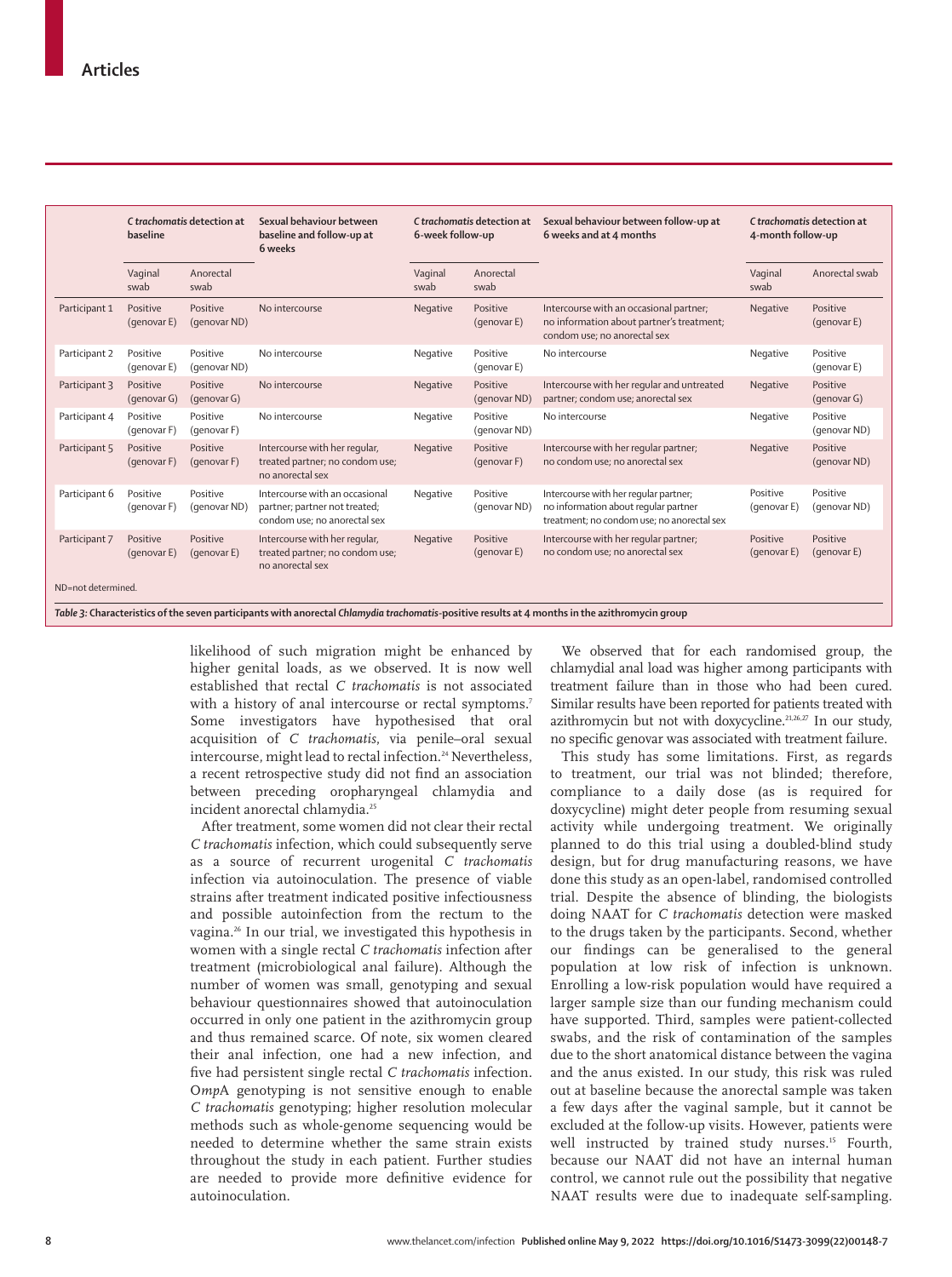Fifth, NAATs might detect remnant *C trachomatis* DNA from dead chlamydia. Post-treatment samples should be analysed by techniques detecting viable organisms.<sup>28</sup> Finally, we had 16∙5% of missing data (loss to follow-up, withdrawal, or swabs not provided) at 6 weeks, which was high for the primary outcome, yet was well balanced between the two groups. Nevertheless, missing data were accounted for in the analysis by a multiple imputation strategy, which was the most relevant strategy because the event rate was less than the missing values. The results were consistent with our missing equals failure strategy.

In conclusion, our study is the first randomised controlled trial done in women, confirming the higher efficacy of doxycycline than of azithromycin for the treatment of anorectal *C trachomatis* infection. Despite the microbiological anal cure rate being lower with azithromycin treatment than with doxycycline, our results suggested that persistent rectal infection after this treatment rarely causes new urogenital infection by autoinoculation, questioning the switch to doxycycline. Nevertheless, as a 1-g single dose of azithromycin promotes macrolide resistance against *Mycoplasma genitalium* and *Neisseria gonorrhoeae,* it should no longer be used as a first-line therapy in urogenital *C trachomatis* infections in women. Doxycycline should be the recommended first-line treatment, as already proposed in some countries.<sup>29,30</sup>

#### **Contributors**

BdB, OP, EL, MK, BG, and CR were involved in the design,

establishment, and day-to-day management and implementation of the trial. BdB and OP obtained funding for the trial. PM, DB, CBer, ILH, NT-V, PLe, and TG included participants in the trial. AG, SAG, ELN, PLa, AV, JL, and CBéb were responsible for biological analyses. EL and MK were in charge of data curation and accessed and verified the data. MK was involved in the statistical analyses. OP, BdB, EL, and MK wrote the original draft of the manuscript. All authors contributed to refinement of and approved this manuscript. All authors had full access to all the data in the study and had final responsibility for the decision to submit for publication.

#### **Declaration of interests**

EL has received funding from the French Ministry of Health via their institution. All other authors declare no competing interests.

### **Data sharing**

The individual participant data underlying the results—ie, the results presented in this Article, after de-identification (text, tables, figures, and appendices)—will be shared. The data are not publicly available due to containing information that could compromise the privacy of research participants. The protocol trial is freely accessible [online](https://www.ncbi.nlm.nih.gov/pmc/articles/PMC6408020/). Data availability will start 3 months and end 24 months after publication of the Article. To request the dataset for a meta-analysis of individual participant data, please address directly to the corresponding author (bertille.de-barbeyrac@u-bordeaux.fr) or to the sponsor's representative (recherche.interne@chu-bordeaux.fr) to obtain a data access form. All requests will be evaluated by the Trial Management Team and the sponsor. For accepted requests, data will be shared after signing a data transfer agreement with the study sponsor to be in compliance with the General Data Protection Regulation.

#### **Acknowledgments**

This study was funded by a grant from the French Ministry of Health (reference number PHRC-16-0127).

#### **References**

- 1 Rowley J, Vander Hoorn S, Korenromp E, et al. Chlamydia, gonorrhoea, trichomoniasis and syphilis: global prevalence and incidence estimates, 2016. *Bull World Health Organ* 2019; **97:** 548–62P.
- 2 Goulet V, de Barbeyrac B, Raherison S, Prudhomme M, Semaille C, Warszawski J. Prevalence of *Chlamydia trachomatis*: results from the first national population-based survey in France. *Sex Trans Infect* 2010; **86:** 263–70.
- 3 Kersaudy-Rahib D, Lydie N, Leroy C, et al. Chlamyweb Study II: a randomised controlled trial (RCT) of an online offer of home-based *Chlamydia trachomatis* sampling in France. *Sex Trans Infect* 2017; **93:** 188–95.
- Peuchant O, de Diego S, Le Roy C, et al. Comparison of three real-time PCR assays for the detection of *Chlamydia trachomatis* and *Neisseria gonorrhoeae* in young pregnant women. *Diagn Microbiol Infect Dis* 2015; **83:** 335–37.
- 5 Toyer AL, Trignol-Viguier N, Mereghetti L, et al. Interest of simultaneous *Chlamydia trachomatis* and *Neisseria gonorrhoeae*  screening at the time of preabortion consultation. *Contraception* 2012; **86:** 572–76.
- 6 Andersson N, Boman J, Nylander E. Rectal chlamydia—should screening be recommended in women? *Int J STD AIDS* 2017; **28:** 476–79.
- 7 Chandra NL, Broad C, Folkard K, et al. Detection of *Chlamydia trachomatis* in rectal specimens in women and its association with anal intercourse: a systematic review and meta-analysis. *Sex Trans Infect* 2018; **94:** 320–26.
- 8 Ding A, Challenor R. Rectal chlamydia in heterosexual women: more questions than answers. *Int J STD AIDS* 2014; **25:** 587–92.
- 9 Sethupathi M, Blackwell A, Davies H. Rectal *Chlamydia trachomatis* infection in women. Is it overlooked? *Int J STD AIDS* 2010; **21:** 93–95.
- 10 Rank RG, Yeruva L. Hidden in plain sight: chlamydial gastrointestinal infection and its relevance to persistence in human genital infection. *Infect Immun* 2014; **82:** 1362–71.
- Lanjouw E, Ouburg S, de Vries HJ, Stary A, Radcliffe K, Unemo M. 2015 European guideline on the management of *Chlamydia trachomatis* infections. *Int J STD AIDS* 2016; **27:** 333–48.
- Kong FY, Tabrizi SN, Law M, et al. Azithromycin versus doxycycline for the treatment of genital chlamydia infection: a meta-analysis of randomized controlled trials. *Clin Infect Dis* 2014; **59:** 193–205.
- 13 Kong FY, Tabrizi SN, Fairley CK, et al. The efficacy of azithromycin and doxycycline for the treatment of rectal chlamydia infection: a systematic review and meta-analysis. *J Antimicrob Chemother* 2015; **70:** 1290–97.
- 14 Chen LF, Wang TC, Chen FL, et al. Efficacy of doxycycline versus azithromycin for the treatment of rectal chlamydia: a systematic review and meta-analysis. *J Antimicrob Chemother* 2021; **76:** 3103–10.
- 15 Peuchant O, Lhomme E, Kret M, et al. Randomized, open-label, multicenter study of azithromycin compared with doxycycline for treating anorectal *Chlamydia trachomatis* infection concomitant to a vaginal infection (CHLAZIDOXY study). *Medicine* 2019; **98:** e14572.
- 16 Haute Autorité de Santé. Réévaluation de la stratégie de dépistage des infections à *Chlamydia trachomatis*. 2018. https://www.has-sante. fr/upload/docs/application/pdf/2018-10/recommandation\_en\_sante\_ publique\_\_reevaluation\_de\_la\_strategie\_de\_depistage\_des\_ infection\_a\_chlamydia\_trachomatis\_vf.pdf (accessed Oct 24, 2018).
- 17 Rodriguez P, de Barbeyrac B, Persson K, Dutilh B, Bébéar C. Evaluation of molecular typing for epidemiological study of *Chlamydia trachomatis* genital infections. *J Clin Microbiol* 1993; **31:** 2238–40.
- 18 Stevens MP, Twin J, Fairley CK, et al. Development and evaluation of an *omp*A quantitative real-time PCR assay for *Chlamydia trachomatis* serovar determination. *J Clin Microbiol* 2010; **48:** 2060–65.
- 19 Dombrowski JC, Wierzbicki MR, Newman LM, et al. Doxycycline versus azithromycin for the treatment of rectal chlamydia in men who have sex with men: a randomized controlled trial. *Clin Infect Dis* 2021; **73:** 824–31.
- 20 Dukers-Muijrers N, Wolffs PFG, De Vries H, et al. Treatment effectiveness of azithromycin and doxycycline in uncomplicated rectal and vaginal *Chlamydia trachomatis* infections in women: a multicenter observational study (FemCure). *Clin Infect Dis* 2019; **69:** 1946–54.

For the **study protocol** see [https://www.ncbi.nlm.nih.gov/](https://www.ncbi.nlm.nih.gov/pmc/articles/PMC6408020/) [pmc/articles/PMC6408020/](https://www.ncbi.nlm.nih.gov/pmc/articles/PMC6408020/)